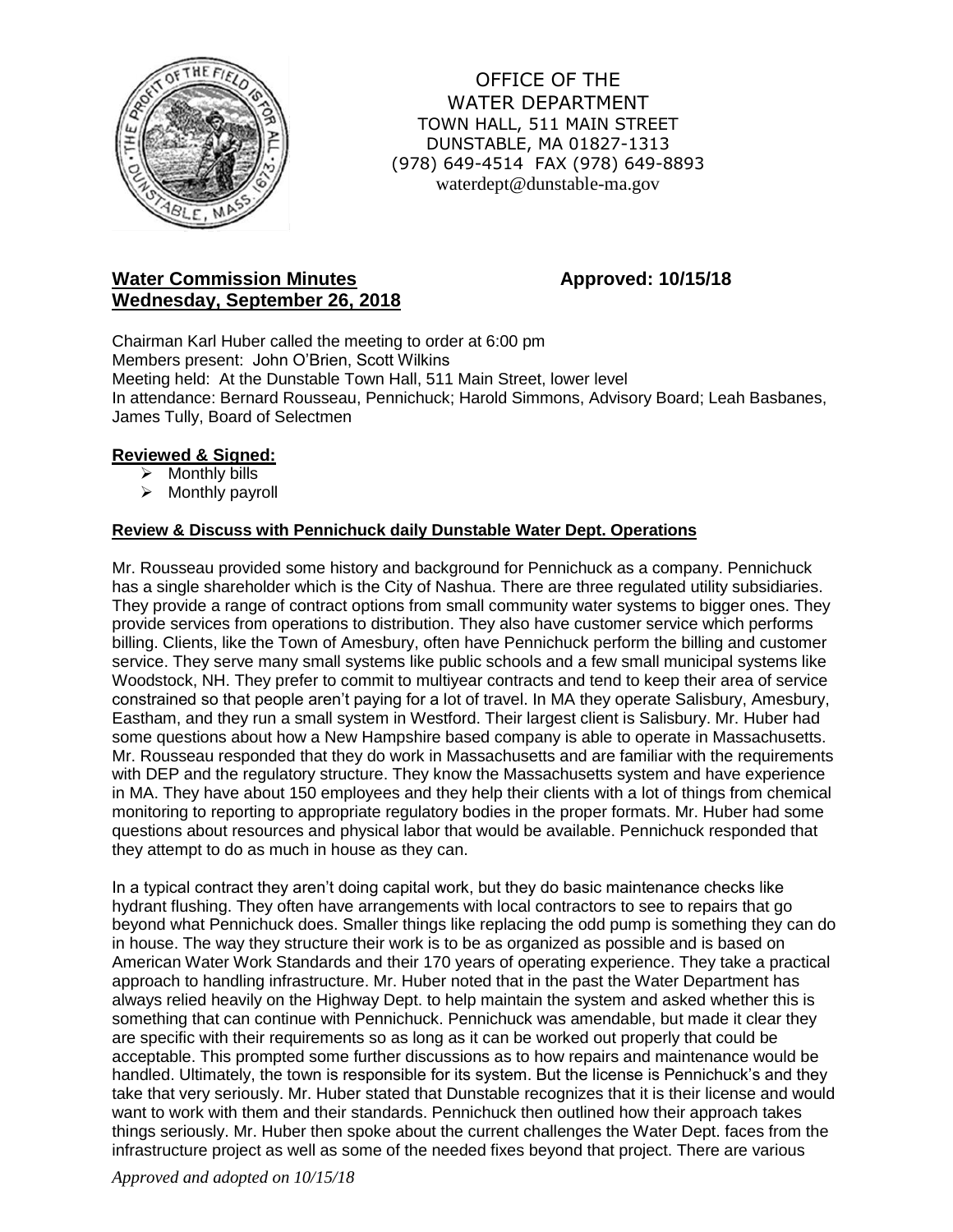different pipe sizes, and about 102 customers, the most significant of which are the Town Hall, the Police Station, Fire Station, Library, and Swallow-Union Elementary School.

The department has, unfortunately, faced regulatory compliance challenges with the system which is over 100 years old. The system has two wells. There have been recent upgrades to the wells including an installation of a VFD. The pipes vary in size throughout the system, some of which need to be replaced. The biggest hurdle presently is the lack of a licensed operator. Previously the department had a superintendent who oversaw day to day operations. DEP is requiring that Dunstable operate with a licensed operator. Dunstable was in contract with White Water from about January to June. In July the town sought an inter-municipal agreement with Pepperell to operate the town's water system. Unfortunately, both White Water and Pepperell now appear to lack the resources to continue supporting Dunstable's system. Mr. Huber then noted that what Pennichuck is outlining as its services fit the needs of Dunstable. The Water Department was without clerical for a period of time, but that has been resolved. The clerical support covers the billing and office tasks, but the town still needs an operator to do physical meter readings, regular maintenance on meters, and similar. Pennichuck had some questions as to the equipment used, in particular meters and hydrants. Mr. Huber responded by outlining when the meters were last replaced and what the state of the hydrants on the system are. The Fire Department is thankfully not over reliant on the town's water system. Nonetheless, the Water Department continues to work with the Fire Department on use of hydrants. The system is old and the needs of it need to be fully identified.

The town is working on a major infrastructure project that will replace the hydropneumatic tanks, and provide other necessary fixes. The short term needs have to do with upgrades and fixes. There are some funds in the department's budget to fund these kinds of projects. So, the Water Commission would like to determine if there is a way that Pennichuck and Dunstable could work together. Pennichuck's response was that the challenge is in keeping licensed operators and they look for a 3 year contractual commitment. They felt confident that one of the biggest strengths they can bring to the table is personnel. They have at least 15 to 20 employees in Massachusetts who are fully licensed. So they have the resources to bring to the table. There was then a question about the requirements of DEP and whether weekend coverage is required. Pennichuck has union employees, so weekend coverage comes with some costs. If the Water Department can come up with a scope of work, Pennichuck can put a price to it. Mr. Huber noted that the length of contract isn't really a problem. Pennichuck noted that the town may have to put out an RFP. Mr. Huber reminded those present that DEP expected this matter to be resolved by this point in time, so it is unclear what is required. But hopefully DEP will support any resolution the department can figure out that works within DEP's requirements. Pennichuck noted that the system is too small to truly justify the cost of an in house operator. This puts the town in a tough situation since operators are scarce and the department really doesn't need it for the cost. There was then further discussion regarding the best ways to handle the system and what makes the most sense. Pennichuck went over the ways they handle different systems and the things they've learned from each.

Pennichuck then took a moment to elaborate on what they won't do. They generally won't do the designing and engineering or construction. That is left to the town, but they are willing and able to provide references for parties that might be able to help. This prompted some discussion of the pH issues the system has faced as well as the KOH valve. There are a lot of little natty things that need to be fixed. Pennichuck suggested those are things that can be picked up along the way as small maintenance. That said, some of the concerns are still worthy of attention. The pH in particular since an imbalance can be harmful. Mr. Huber noted that a lot of things have already been addressed. The Commission doesn't want to ignore things; rather they should be phased in. Pennichuck agreed suggesting that they could help as operator to recommend things to the list. Pennichuck then noted that they always have in their contracts a clause that allows them to step away if the town is unwilling to take necessary steps so as to prevent action against their license. Pennichuck like any other operator will not risk their license. Mr. Tully inquired whether the contract termination goes both ways. Pennichuck responded that the town would have the ability to get out of the contract if displeased with Pennichuck's work. Mr. Tully then asked some questions about the Nashua system in particular. Mr. Rousseau went over how that system is managed and how they operate. Nashua has an excellent system that actually wholesales water to surrounding communities including

*Approved and adopted on 10/15/18*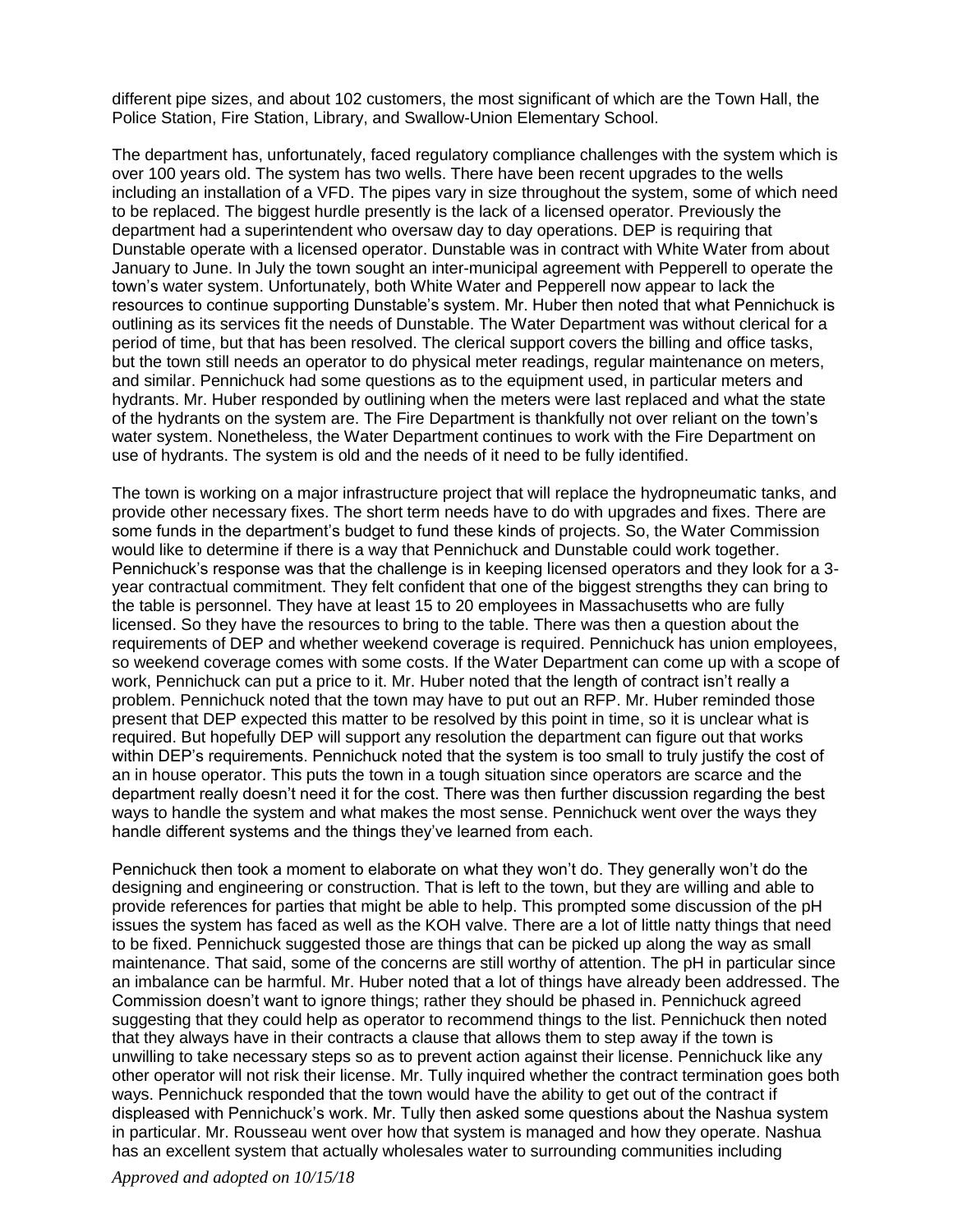Tyngsborough. Mr. Tully asked if Pennichuck owns any water systems. Mr. Rousseau responded that they own 67 systems outright. They used to acquire systems, but Pennichuck is no longer interested in buying any more. They prefer to provide operating services.

Mr. Simmons inquired as to what the time frame would be for requested work if Pennichuck sees a needed repair and it's going to cost a significant sum of money. Mr. Rousseau responded that they would work with the town to see something like that funded, but there would be still be the requirements of DEP. That said they are willing to be an advocate for the town with DEP to work around all constraints. Mr. Rousseau then made a series of suggestions for how to handle unexpected expenses like putting aside funds overtime to have reserves. It really doesn't involve huge amounts of money. As for big projects, there are options like bonding and borrowing. This prompted Mr. Huber to discuss what the department has done so far with the infrastructure project including applying for funding through the SRF program. Mr. Rousseau then had some questions about lead and copper. Mr. Huber responded by outlining where Dunstable stands on lead and copper and some of the difficulties the department has faced. Mr. Rousseau expressed sympathy noting that Dunstable isn't alone in struggling on this subject. Dunstable isn't alone, a lot of the regulatory scrutiny on this subject is due to the crisis in Flint, MI. Discussion then turned back to chemicals and how to properly balance them and ensure proper mixture. This included what the best practices are in Pennichuck's opinion. Discussion ended with Mr. Rousseau promising to follow up and work on getting familiar with the system and putting together a formal proposal. Mr. Huber promised as part of this to get Pennichuck in contact with White Water and Pepperell.

# **FY19 Budget**

The Commission was pleased to see its budget in proper order with the appropriate reports. The new clerical was able to put it together. This prompted some discussion of the budget and some outstanding accounts, in particular 92 Pleasant Street. The Commission made the commitment to address the situation with 92 Pleasant Street and determine how handle the bill. A decision will have to be made in the near future. Discussion then shifted to what the total budget should realistically expected to be. Especially in light of water being an Enterprise Fund. Mr. Voelker advised the Commission to consider scheduling with the Town Accountant to go more in depth over what funds will be available for FY19 including Waters version of Free Cash.

## **Dunstable Water Dept. Clerical Support**

Mr. Huber expressed concerns about ensuring meter readings are done so that the department can bill. Without meter readings Ms. Bresnick, the departments clerical staff, won't be able to do the billing. Mr. Huber was also concerned about ensuring that proper notices are sent out for Lead & Copper testing. The town has 20 sites to test and he's given a template to Ms. Bresnick for the notices that need to be sent out to each site. There was then some discussion as to how precisely the testing would work and how to handle the logistics of it. This included providing the appropriate materials and getting the results back in a timely fashion.

## **Authorization of Accounts Payable & Payroll**

Mr. Huber started off by discussing the Borden & Remington bill for \$300. The town sought out alternatives to Borden & Remington, all of which ended up being cost prohibitive. As a result the department will have to pay the bill in order to continue working with Borden & Remington. Mr. Hiber then reported other bills which included the standard National Grid bills and a White Water bill. The Commission also signed payroll for water employees.

#### **Minutes**

The Commission considered its minutes from September 4<sup>th</sup>, 2018. Seeing no necessary changes or modifications, the Commission proceeded with adopting them.